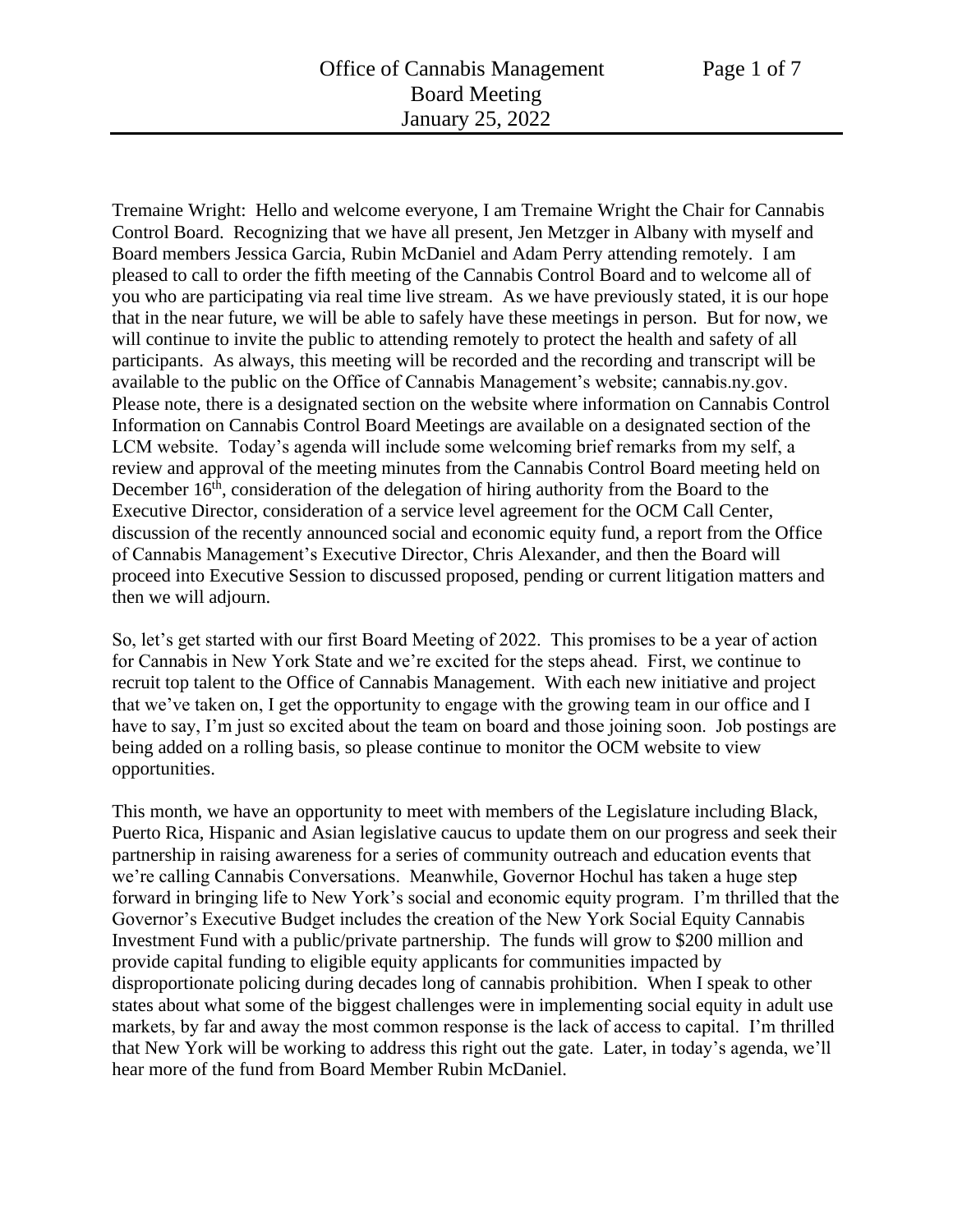So switching gears to a matter of procedure. The first order of business is the review and approval of the meeting minutes from the December  $16<sup>th</sup>$  Cannabis Control Board. However, before we move much further into today's proceedings, I would like to make some brief remarks about Open Meetings Law. As stated at every Board Meeting, the Cannabis Control Board is subject to the Open Meetings Law which is intended to ensure the greatest levels of transparency and public participation in the affairs of the government. Due to the ongoing pandemic, we have requested that members of the public join us via video conference which we will continue to offer to keep the public and members of this body safe.

Now, I'll read a brief statement on Open Meetings Law into the record. Pursuant to Chapter 1 of the Laws of 2022 enacted on January 14, 2022, Board members may continue to fully participate in meetings via video conference from locations that are not open to the public, provided that the public has the ability to view or listen to such proceedings, and the meetings are recorded and later transcribed. The new law sunsets on February 14, 2022. The public was been provided with information on how to access this meeting within the Public Meeting Notice that was distributed to members of the press and posted on the OCM website. A recording of this meeting together with the transcript will also be available on the OCM website. Previous recordings, meeting minutes, and transcripts are archived on the OCM website as well. However please note, there is a designed tab on the website entitled Board Meetings which provides access to this information. May I please have a motion to approve the December  $16<sup>th</sup>$ , 20221 Board meeting minutes.

Male: So moved.

Tremaine Wright: Thank you may I have a second on the motion?

Jen Metzger: Second.

Tremaine Wright: Thank you. That was Jen Metzger. Is there any discussion by any Board member? Hearing none, I will call for a vote. All in favor?

All: Aye

Tremaine Wright: Opposed, abstentions, none. The motion to approve the December  $16<sup>th</sup>$ , 2021 Board Meeting minutes carries.

The next order of business is the consideration of the delegation of hiring authority from the Cannabis Control Board to the Executive Director of the Office of Cannabis Management resolution #2022-01. It's our first resolution of the year. May I please have a motion to consider and approve resolution #2022-01 Resolution delegating to the Executive Director of the Office of Cannabis Management the authority to exercise employment decisions relating to Officer of Cannabis Management employees except certain decisions concerning employees in certain titles.

Adam Perry: So moved.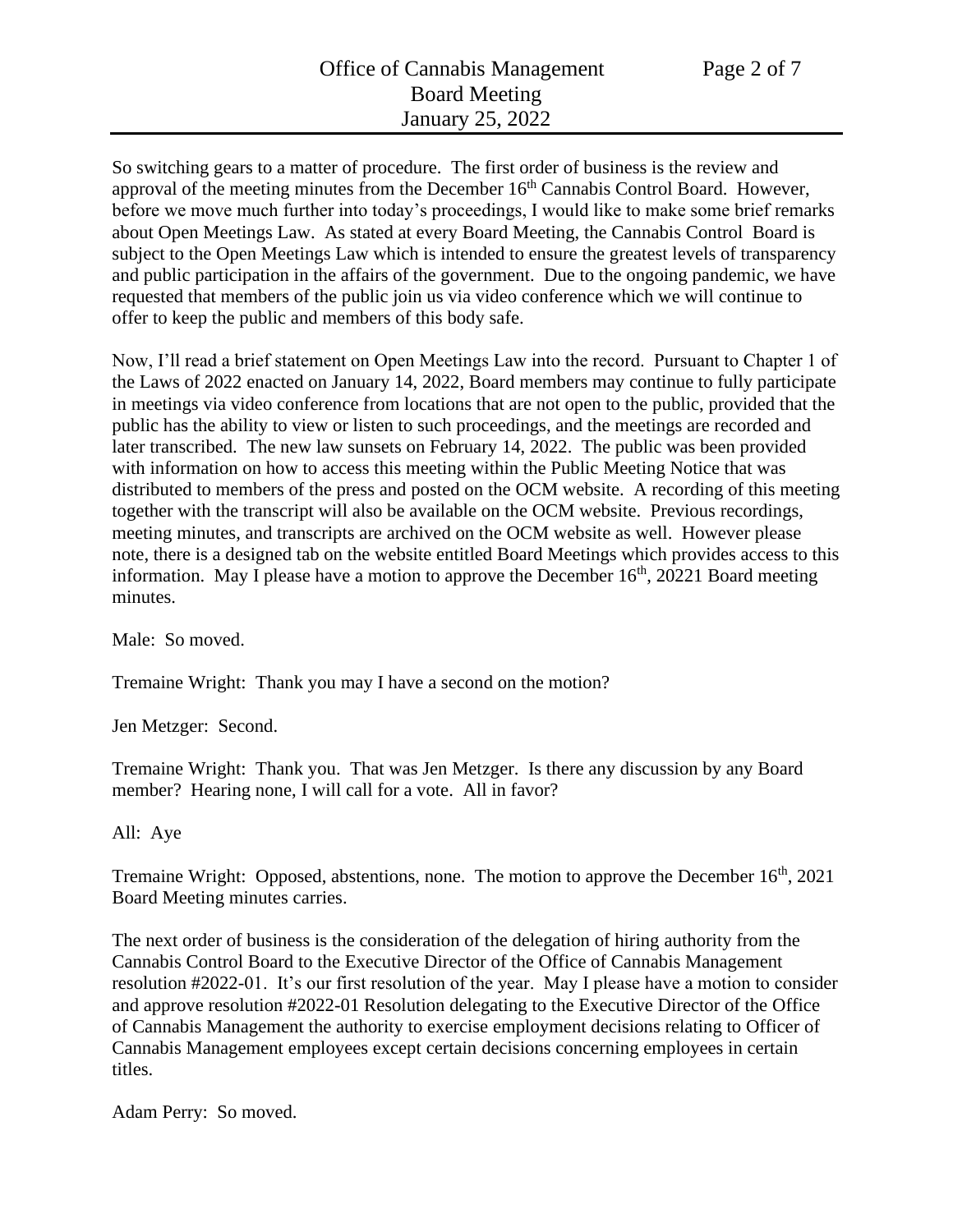Tremaine Wright: Thank you Mr. Perry. Can I have a second on the motion.

Jessica Garcia: I'll second.

Tremaine Wright: Thank you Jessie. Mr. Alexander, could you please explain briefly and offer your recommendations?

Chris Alexander: Absolutely, thank you Madam Chair. The Cannabis Law grants to the Board both authority to appointment all directors as necessary including counsels, deputies, assistants, investigations and other employees and the authority to delegate that power to the Executive Director. This resolution is in front of the Board, it will help streamline OCM's hiring and onboarding as we continue to grow the agency.

Tremaine Wright: Thank you Mr. Alexander, is there any discussion, question or comment by any Board member? I will call for a vote. Ms. Metzger?

Jen Metzger: Aye.

Tremaine Wright: Ms. Garcia?

Jessica Garcia: Aye.

Tremaine Wright: Mr. McDaniel?

Rubin McDaniel: Aye.

Tremaine Wright: Mr. Perry?

Adam Perry: Aye.

Tremaine Wright: I vote in favor as well. The motion to approve resolution number 2022-01 Resolution delegating to the Executive Director of the Office of Cannabis Management the authority to exercise employment decisions relating to Office of Cannabis Management employees except certain decisions concerning employees in certain titles carries.

Concerning the next order of business, may I please have a motion to consider and approve resolution #2022-02 Resolution to Authorize the Executive Director of the Office of Cannabis Management to enter into a service level agreement between the New York State Office of Children and Family Services, Human Call Services Call Center and the Office for the Provision of Call Handling Services.

Jen Metzger: So moved.

Tremaine Wright: Thank you Ms. Metzger, can I have a second on the motion?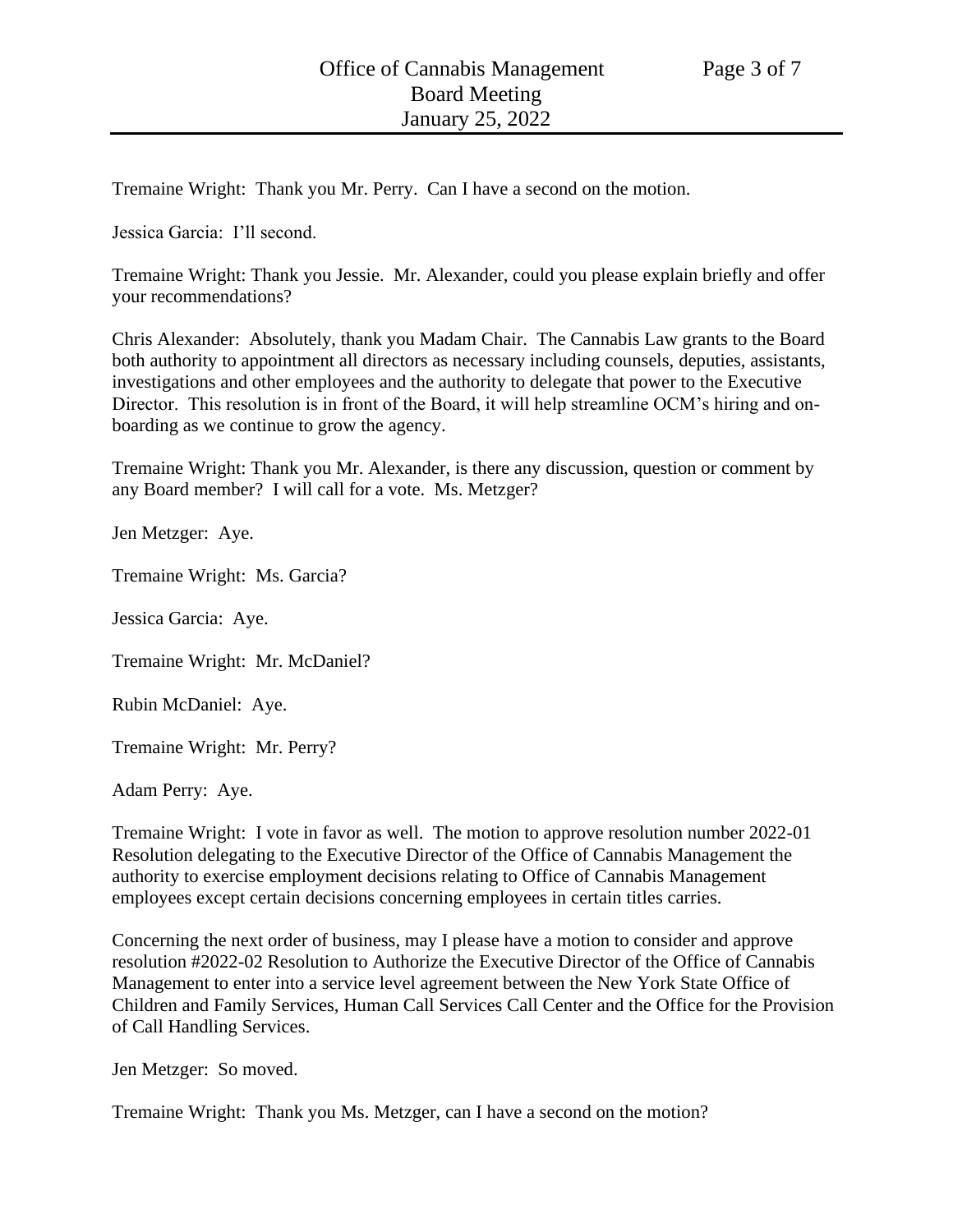Rubin McDaniel: I second.

Tremaine Wright: Mr. Alexander could you please explain background briefly and offer your recommendations?

Chris Alexander: Absolutely, Madam Chair. This resolution authorizes OCM to enter into a service level agreement with the Office of Children and Family Services for call center functions. This call center has been in operation for some time, has handled answers level 1 questions that have come in from the public to that call center related to the Medical and Cannabinoid Hemp Program. We're looking to extend that call center and extend the service to also the Adult-Use Program.

Tremaine Wright: Thank you Mr. Alexander. Is there any discussion, question or comment by any board member? I'll call for a vote. Ms. Metzger.

Jen Metzger: Aye.

Tremaine Wright: Miss Garcia?

Jessica Garcia: Aye.

Tremaine Wright: Mr. McDaniel?

Rubin McDaniel: Aye.

Tremaine Wright: Mr. Perry.

Adam Perry: Aye.

Tremaine Wright: And I vote in favor as well. The motion to approve Resolution #2022-02 Resolution to authorize the Executive Director of the Office of Cannabis Management to enter into a service level agreement between the New York State Office of Children and Family Services, Human Call Service Call Center and the Office for the Provision of call handling services carries.

As mentioned at the beginning of the core, we decided to dive deeper into the details of the Social and Economic Equity Fund. I would now like to invite Board Member Rubin McDaniel to present an overview of the fund.

Rubin McDaniel: Thank you Madam Chair I appreciate that and this is an exciting day for the Office of Cannabis Management certainly. We certainly want to thank the legislature for such a bill that was so aggressive around social equity and for our governor, Governor Hochul for her support in recognition that access to capital is one of the real difficulties other social equity applicants have had around the country in implementing these programs. This \$200 million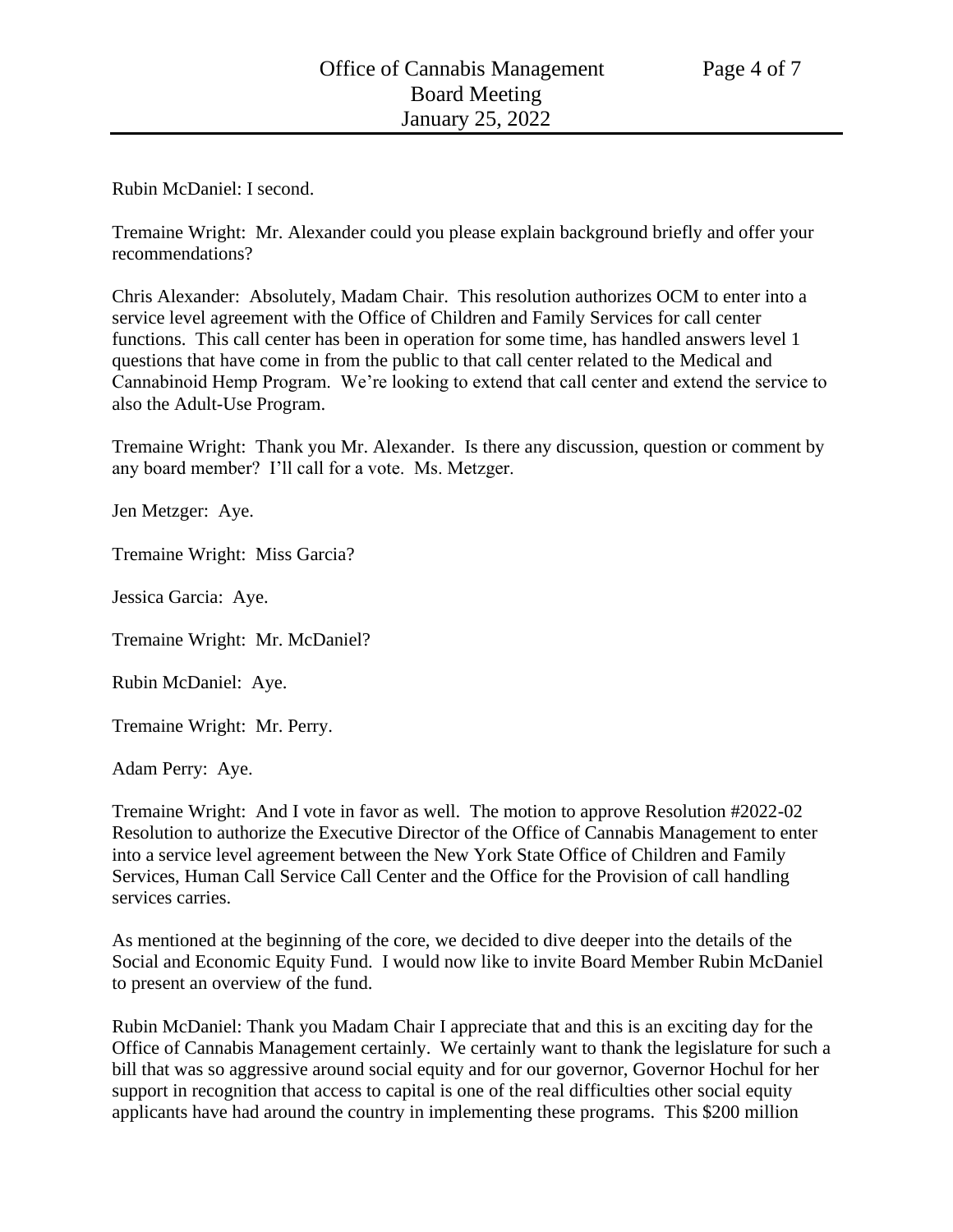## Office of Cannabis Management Page 5 of 7 Board Meeting January 25, 2022

public/private fund is the beginning of our work on helping candidates get access to capital. We certainly have more work to do in other parts of the areas of cannabis, but I'm very excited about this one. This will allow us to assist our social equity applicants who are interested in retail licenses have the funding they need for capital improvements to open their facilities in a timely manner. So that as the Board and the staff roll out licenses, we will also be able to help with facilitating the build-out of facilities to execute on those licenses. So it's a very exciting program. DASNY, Dormitory Authority of the State of New York, will assist the Office of Cannabis Management in overseeing the site location of potential sites, the design and build-out of those sites, and facilitate getting our equity applicants into those sites so the capital and leasing will not be an impediment to them being successful. We anticipate this will be a \$200 million fund, a portion of which will be funded from the Office of Cannabis Management revenues, but also from private investors. I've been working on this with other members of the Board and the staff for the past several months. We've also worked with several folks inside the state and I believe we're created a mechanism that allows us to get going quickly so that these funds will be available to start as we begin issuing licenses. So, we still have a lot of work to do on the final development of the fund, getting everything in place. We will have more to talk about in future board meetings but this is an exciting moment for the Office of Cannabis Management in that we're able to address an issue that the Governor, the Board Members and everyone who works for the Office of Cannabis Management recognizes and that is, if you don't have access to timely capital and capital is efficient, a lot of our social equity applicants we're trying to help get into this business who have been disproportionately impacted by the negative or the policing of marijuana laws, this will allow them to get into business in a way that other states have not been able to achieve. I'm just very excited about us being a real leader in this industry and look forward to working with everybody on this project. Madam Chair.

Tremaine Wright: Thank you for that update. I think everyone is so excited and looking forward to learning more about it. At this time, I'd like to ask our Executive Director to please come forward and provide us with an update on the Medical Cannabis Program.

Chris Alexander: Thank you Madam Chair. As you know, good afternoon everyone and thank you Board Members for Member McDaniel for that presentation. As you know, we've been up and running here at the Office of Cannabis Management for a couple of months now. We started with the expansion of the existing medical program pursuant to the implementation of the MRTA. In the fall we allowed for the sale of whole flower, we expanded the list of commissions who can certify medical cannabis patients. We permanently waived the \$50 fee and we've advanced public comment for regulations allowing the home cultivation of medical cannabis. We've taken steps to further implement the MRTA and expand the medical cannabis program to now allow commissions to certify patients for any clinical condition per their clinical discretion which will greatly improve access and allow patients to see if medical cannabis can be right for them. This is a huge addition and improvement to the program that I'm really excited about.

Yesterday an alignment with this change, we launched a new medical cannabis data management system that adds that clinical change for determining eligible conditions and streamlining the user experience. Additionally, as stated, the public comment period on the medical cannabis home cultivation regulations has now closed. Over the last few months, we've received 160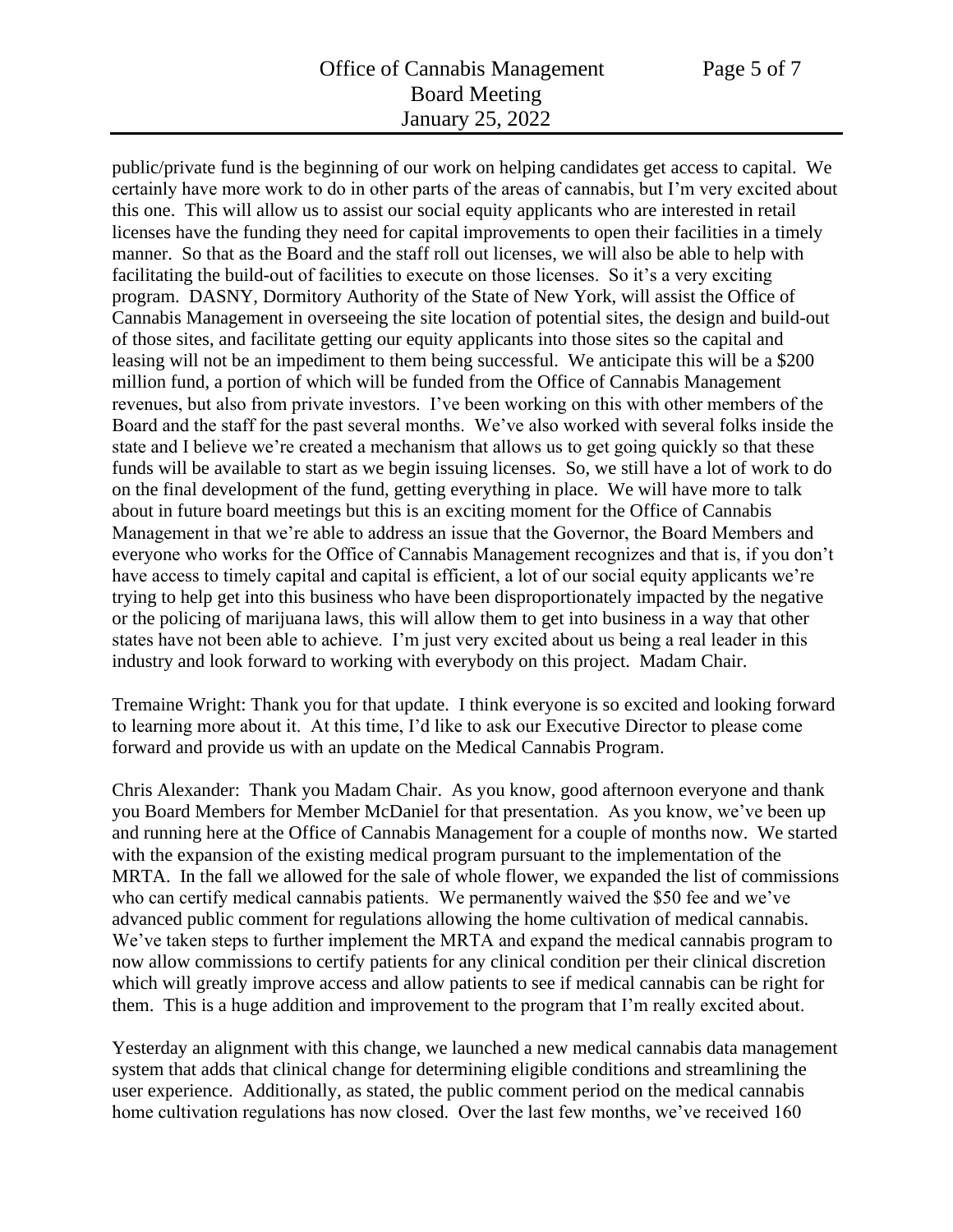comments from a wide range of stakeholders. The office is currently beginning the work to conduct an assessment and provide a formal response to those comments.

Next, as it relates to the Opt-out, that deadline for the opt-out by municipalities of retail and onsite consumption activity ended on December  $31<sup>st</sup>$  of 2021. Data has been received followed by locales with the Cannabis Control Board through a web based portal shows that 10% of cities and 34% of municipalities have opted out of retail dispensaries and onsite consumption lounges. For context, more than 11 million New Yorkers live in cities and only 118,000 live in cities that have opted out. So we are assured there will still be wide access to cannabis and to the business opportunities that we're creating here. As a reminder, municipalities that have already opted out are able to opt back into the program at any point in time. And another reminder municipalities cannot otherwise prohibit other cannabis businesses and conduct that was made legal with the passage of the MRTA including possession and use by adults over the age of 21.

Lastly, I'm thrilled to expand on what the Chair mentioned earlier that the office will be rolling out a virtual community engagement campaign called "Cannabis Conversations." We will be hosting a series of regional conversations and on in language Spanish session. The schedule is pictured here on the slide. Please register for your region at the link provided on the slide and feel free to submit questions to the office in advance. The link will also be posted on the OCM website Cannabis.ny.gov. We wish we could join you in person and we look forward to a day when we can, but in the interest of public health, we're going to host these sessions virtually. Please note, once we are able, we will get out there, we will tour the state and engage with you in person. These conversations represent the first OCM engagement series and there will be many, many more to come. Thank you Madam Chair.

Tremaine Wright: Thank you for that update, Chris. And everyone please note that the time, location and the live stream link will be shared on cannabis.ny.gov in advance of the next Cannabis Control Board Meeting. A recording of today's meeting, meeting minutes and a transcription will be posted as well. And that concludes today's public agenda items. Concerning the next order of business, may I please hear from the General Counsel Mr. Sam Luger.

Sam Luger: Actually Madam Chair I'll jump in here. I'm requesting an opportunity to speak to the Board in Executive Session to discuss pending proposed or current litigation.

Tremaine Wright: May I have a motion to consider and approve the Executive Session to discuss the proposed pending or current litigation? Thank you, Mr. Perry. Can I get a second?

Rubin McDaniel: Second.

Tremaine Wright: Thank you Mr. McDaniel. The motion to approve the Executive Session to discuss the proposed pending or current litigation carries. To my fellow Board Members we will now move into Executive Session, everyone else, the screen will now go blank. We will return